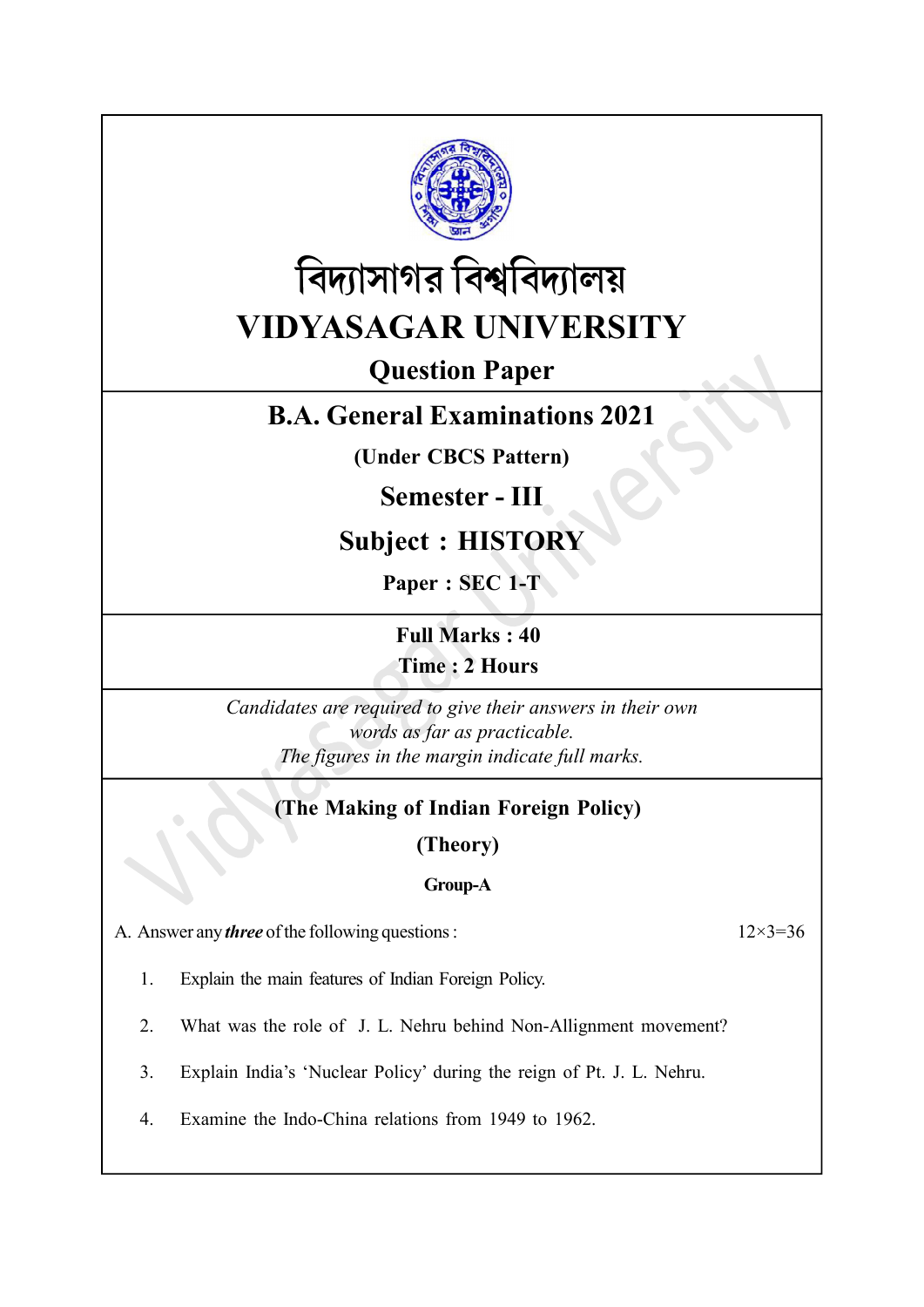- 5. What were the main principles of Indo-Soviet Pact in 1971?
- 6. Discuss the major issues involved in Indo-Pak relations from 1947 to 1972.

### Group-B

B. Answer any *two* of the following questions :  $2 \times 2 = 4$ 

- 7. Name few countries that belong to European Union.
- 8. When and why was SAARC formed?
- 9. What is McMahon line?
- 10. What is Pan Asianism?

## বঙ্গানবাদ

## বিভাগ-ক

 $20 = 20 \times 22$ 

২ $\times$ ২ $=$ ৪

ক. নিম্নলিখিত যে কোনো **তিনটি** প্রশ্নের উত্তর দাও ঃ

- ভারতীয় বিদেশনীতির প্রধান বৈশিষ্ট্যগুলো ব্যাখ্যা কর।  $\mathbf{S}$ .
- নির্জোট আন্দোলনে (জোট নিরপেক্ষ আন্দোলন) জওহরলাল নেহেরুর ভূমিকা কি ছিল? ২.
- পন্ডিত জওহরলাল নেহেরুর সময়ে ভারতবর্ষের পারমাণবিক নীতি ব্যাখ্যা কর।  $\mathcal{O}_{\mathcal{L}}$
- ১৯৪৯—১৯৬২ এই কাল পর্বে ভারত-চীন সম্পর্ক পর্যালোচনা কর।  $\mathbf{S}$
- ১৯৭১ সালে ভারত-সোভিয়েত চুক্তির মূলনীতিগুলি কি কি ছিল?  $\alpha$ .

১৯৪৭–১৯৭২ পর্বে ভারত পাকিস্তান সম্পর্কের প্রধান বিষয়গুলি পর্যালোচনা কর।  $\tilde{\mathcal{C}}$ 

## বিভাগ-খ

- খ. নিম্নলিখিত যে কোনো *দুটি* প্রশ্নের উত্তর দাও ঃ
	- ইউরোপীয় ইউনিয়নের অন্তর্ভুক্ত কয়েকটি সদস্য রাষ্ট্রের নাম লেখ। ٩.
	- কখন এবং কেন 'সার্ক' (SAARC) গঠিত হয়েছিল?  $\mathbf{b}$ .
	- ম্যাকমোহন লাইন কি?  $\delta$ .
	- সৰ্ব-এশীয়বাদ (Pan-Asianism) বলতে কি বোঝো?  $\mathsf{S} \circ$ .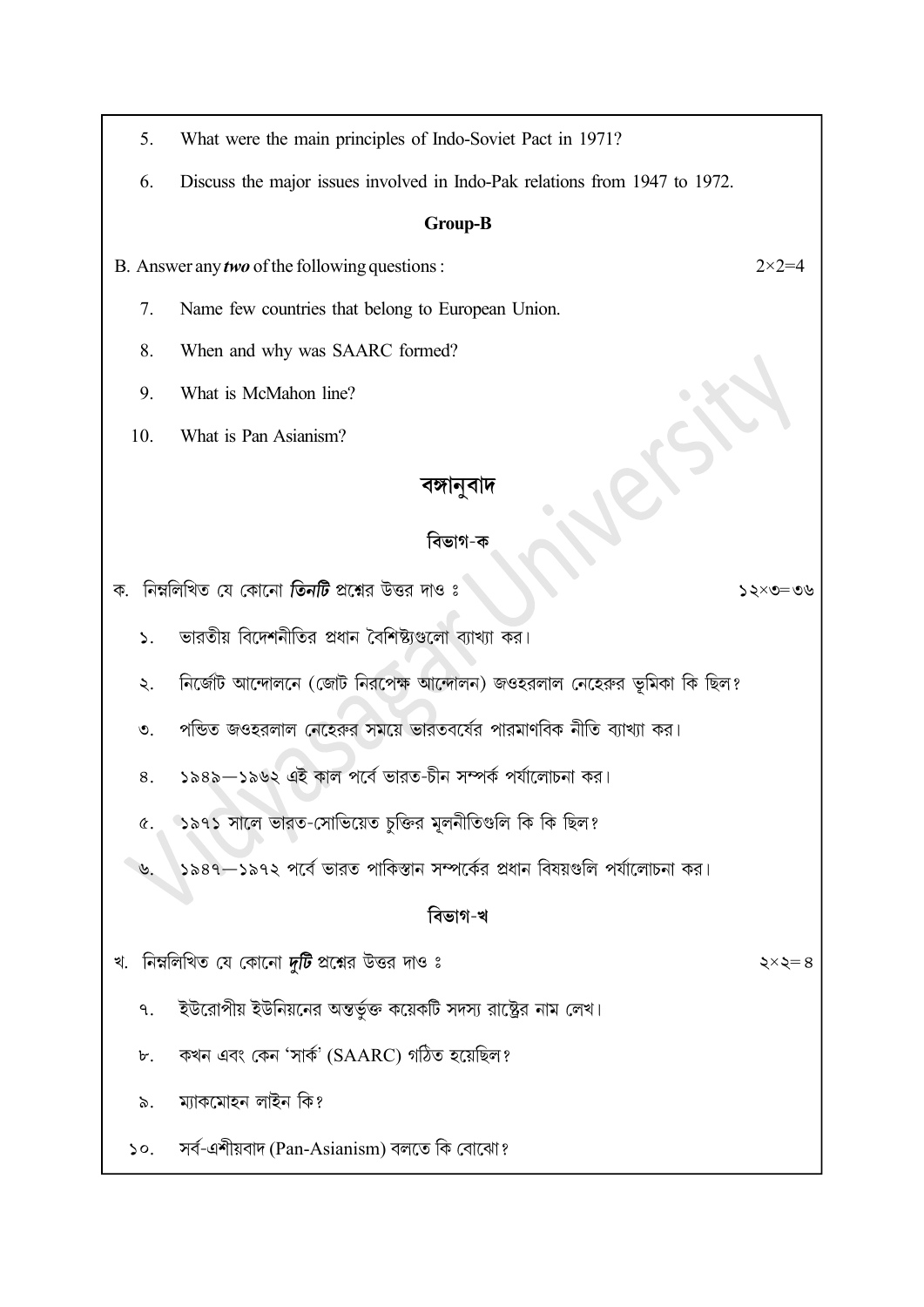## Santali Version

#### $07009069 - 8$

- $\delta$ . Nether peys that the peyagon of  $\delta$  is  $\delta$  is  $\delta$  is  $\delta$  is  $\delta$  is  $\delta$  and  $\delta$  is  $\delta$  is  $\delta$  is  $\delta$  is  $\delta$  is  $\delta$  is  $\delta$  is  $\delta$  is  $\delta$  is  $\delta$  is  $\delta$  is  $\delta$  is  $\delta$  is  $\delta$  is  $\delta$  is  $\delta$  is  $\delta$  i
- $1.$   $0.030300$   $32$   $0.792$ Ka  $0.702$   $0.8203$   $0.83053$  $U 21$
- 2 . nirjOt lazawna (jOt niropeKKHyo aNDOlon) johorlal Nehru  $W$ ang sesa  $0.20$   $0.0002$ panean?  $\bullet$
- $\alpha$ . Docono posmowarpap czwro we sposza owaroOwars ra  $D$
- $6.$  Cec-Cec C999 9009 S2 099290 THE SIG REGENG TESN APPERENG (121
- $6.$  1927 kande overlander koobaroso baboa essaye akad sada bara b $29$ -b $2$ r  $O\mathfrak{A} \mathfrak{A}$   $O\mathfrak{A}$   $O\mathfrak{A}$   $O\mathfrak{A}$   $O\mathfrak{A}$
- $\mathcal{E}$ .  $\mathcal{E}$ 662-1622 obo $\partial$  22  $\partial$ 1920- $\partial$ 190- $\partial$ 1920  $\partial$ 120- $\partial$ 1920  $\partial$ 120- $\partial$ 120- $\partial$ 120 $k$ adapag $k$ ar d $k$ i

#### $0700909 - 0$

- $0.$  Next and  $0.$  the baryard baryard  $0.$   $1.2 \times 2 = 4$
- $2.$  GOSQUAGO UZAGOZ SZ KZPZP UZEOG UAP- $0$ OS KOPGOKGOPAKOU SZEOG  $q$ <sub>b</sub>ob $q$   $p$   $q$  $q$  $p$

——————

- $\mathcal{C}$ .  $\partial \mathcal{D}$ anda  $\partial \mathcal{D}$ an ce $\partial \mathcal{D}$ g "Landa"(SAARC) O $\partial \mathcal{D}$ an  $\partial \partial \mathcal{D}$ erana?
- $6.$  ( $1630$ b $1302$   $02$   $03$   $032$   $0302$  $03$   $03$
- 10. LONG-2LAGO UNG (Pan-Asianism) DONG CO 22 24 UNN 90.201?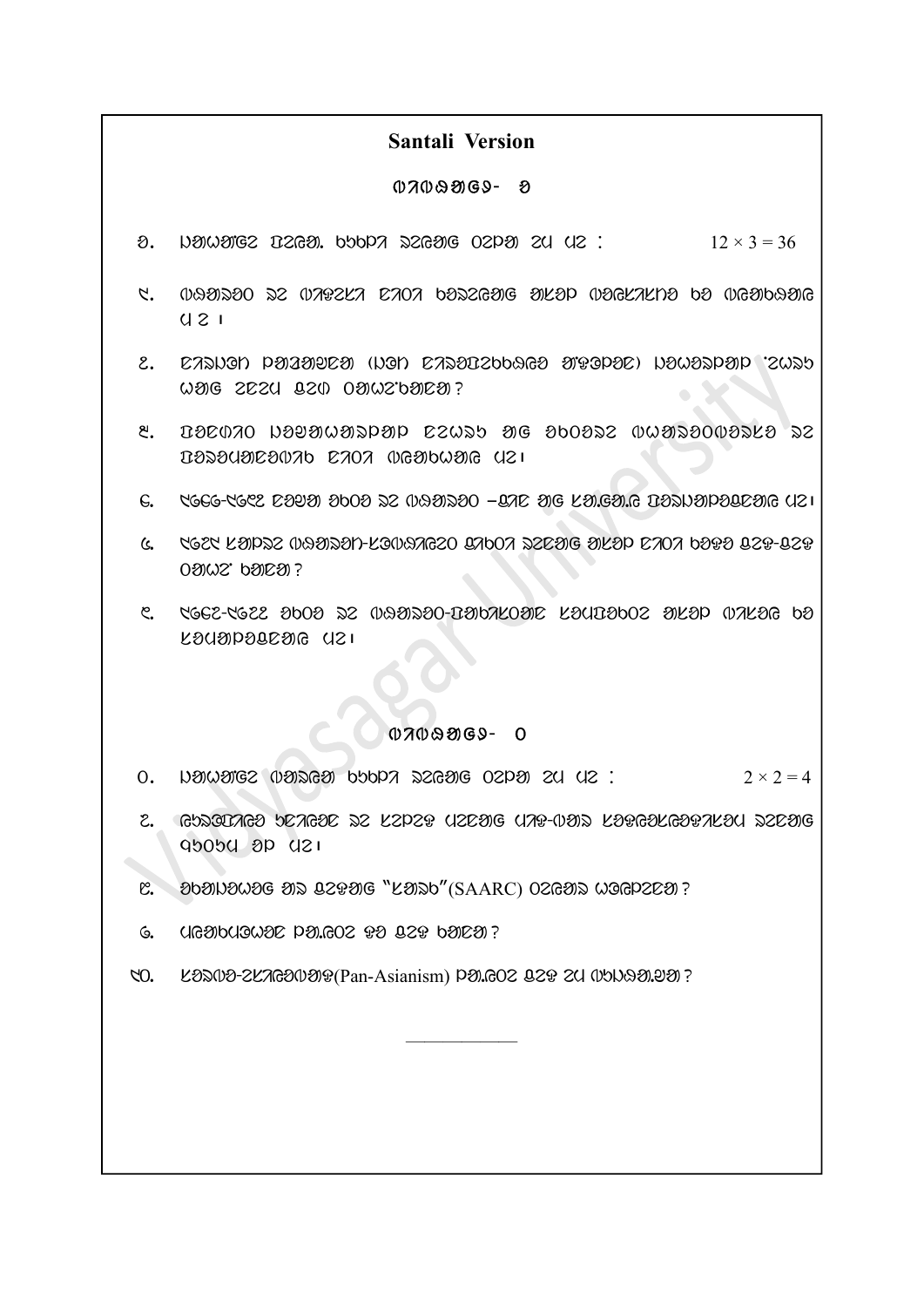## Or, Paper - SEC 1 T (Archaeology and Museum Making in Colonial India) (Theory : Marks - 40)

## Group–A

Answer any *three* of the following questions :  $12 \times 3 = 36$ 

- 1. How did the idea of museum develop during the colonial period in India?
- 2. Analyse the role of Alexander Cunningham in the establishment of archaeology in colonial India.
- 3. Describe the role of Sir John Marshall in the development of Indian Archaeology in the early twentieth century.
- 4. Determine the importance of archaeological excavations and the creation of heritage sites in India.
- 5. Discuss the role of local historians in collecting archaeological materials and making museums in the colonial rule in Bengal?
- 6. Describe the differences between provincial museums and local museums in India.

## Group–B

Answer any *two* of the following questions :  $2 \times 2 = 4$ 

- 7. Who and in which year founded the Asiatic Society?
- 8. Mention any two reasons for the damage of archaeology.
- 9. Who was the first founder curator of Indian Museum?
- 10. Who is the Father of Archaeology in India and when did archaeological study begin in India ?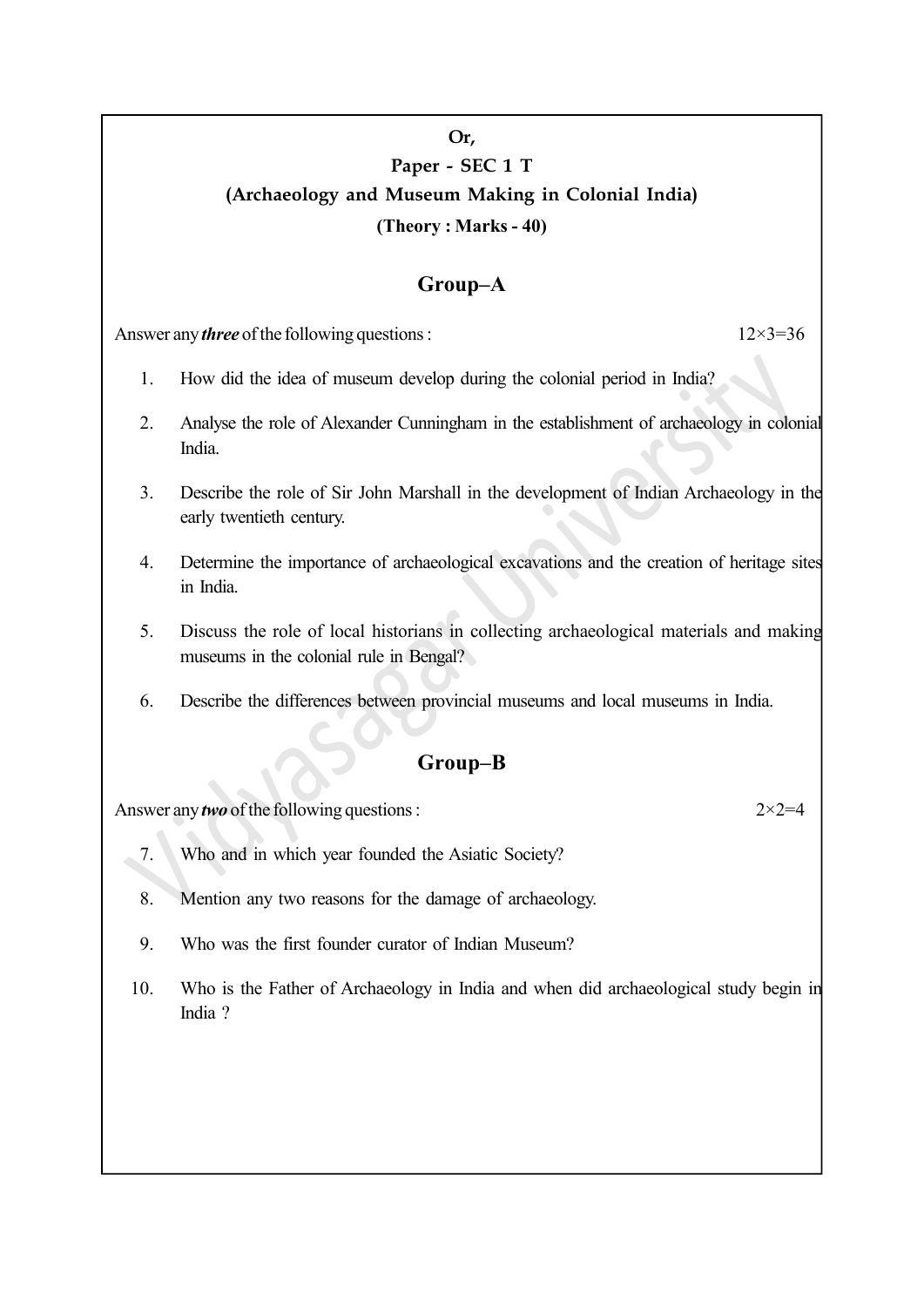## বঙ্গানুবাদ

## বিভাগ-ক

নিম্নলিখিত যে কোনো **তিনটি** প্রশ্নের উত্তর দাও ঃ

- ঔপনিবেশিক আমলে ভারতে জাদুঘরের ভাবনা কিভাবে অগ্রগতি লাভ করেছিল?  $\mathsf{S}_{\mathsf{L}}$
- ঔপনিবেশিক ভারতে প্রত্নতাত্ত্বিক প্রতিষ্ঠান গডে তোলার ক্ষেত্রে আলেকজাণ্ডার ক্যানিংহামের ভূমিকার  $\ddot{\mathcal{L}}$ . মূল্যায়ণ কর।
- বিংশ শতকের গোড়ায় ভারতীয় প্রত্নতত্ত্বের বিকাশে স্যার জন্ মার্শালের ভূমিকা আলোচনা কর।  $\mathcal{O}$ .
- ভারতে প্রত্নতাত্ত্বিক খননকার্য ও হেরিটেজ স্থান নির্ধারণের গুরুত্ব নিরুপণ কর। 8.
- ঔপনিবেশিক বাংলায় প্রত্নতাত্ত্বিক উপাদান সংগ্রহ ও জাদুঘর প্রতিষ্ঠায় আঞ্চলিক ঐতিহাসিকদের অবদান  $\alpha$ . আলোচনা কর।
- ভারতে প্রাদেশিক ও আঞ্চলিক জাদুঘরের মধ্যে পার্থক্যগুলি আলোচনা কর। ৬.

## বিভাগ-খ

নিম্নলিখিত যে কোনো দুটি প্রশ্নের উত্তর দাও ঃ

- এশিয়াটিক সোসাইটি কে কবে প্রতিষ্ঠা করেছিলেন?  $9.$
- প্রত্নতত্ত্ব নষ্ট হওয়ার দুটি কারণ উল্লেখ কর।  $\mathbf{b}$ .
- ভারতীয় জাদঘরের প্রথম প্রতিষ্ঠাতা কিউরেটর কে ছিলেন?  $\delta$ .
- ভারতে প্রত্নতত্ত্বের জনক কে ছিলেন এবং কবে ভারতে প্রত্নতাত্ত্বিক চর্চার প্রাতিষ্ঠানিক সূচনা হয়?  $\mathcal{L}$

# $90 = 252$

 $\xi \times \xi = 8$